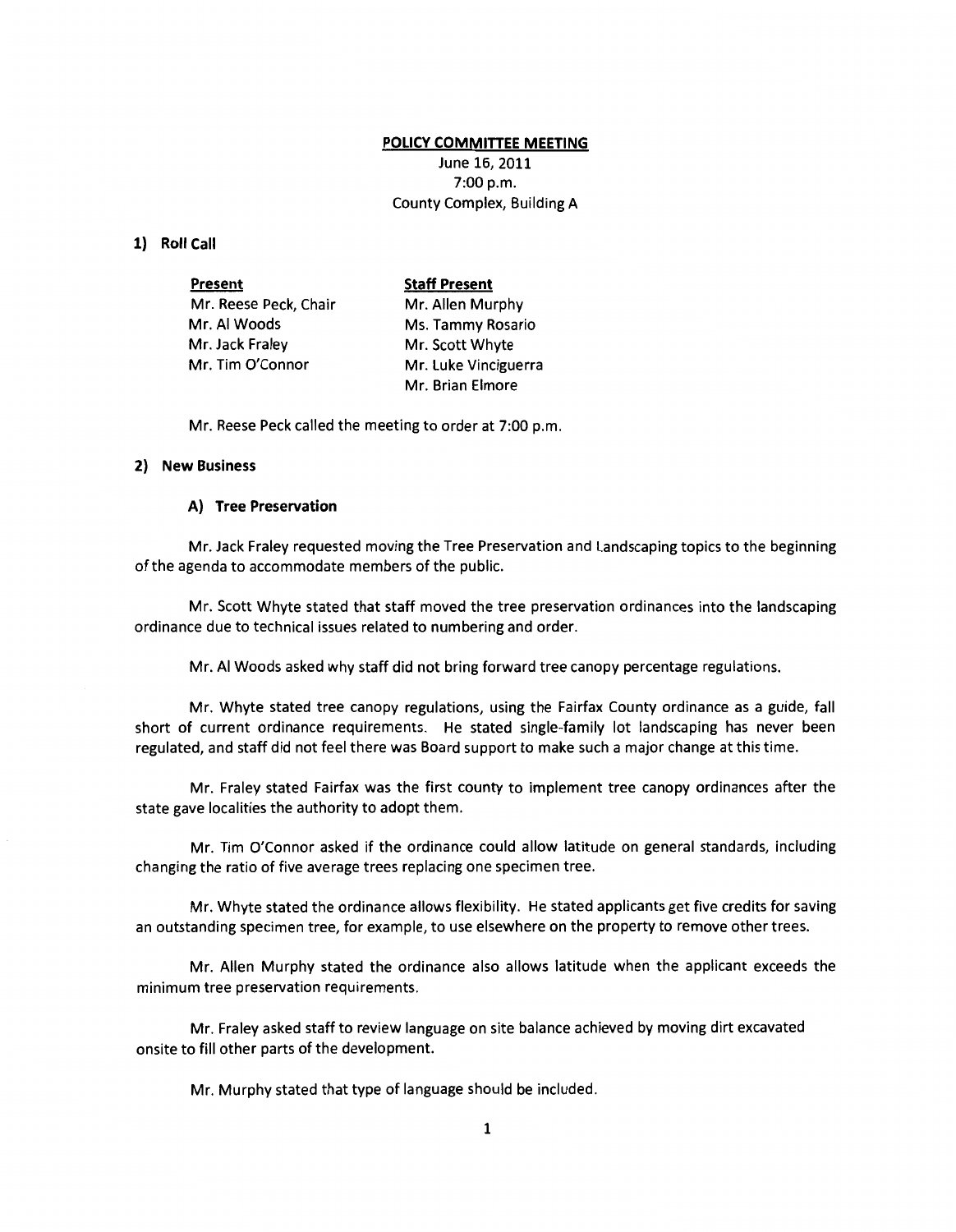Mr. Fraley questioned the ordinance's 25-acre threshold for clear cutting regulations.

Mr. Murphy stated staff views 25 acres as the correct threshold.

Mr. Whyte stated during his research, the only similar ordinance he found included a 30-acre threshold.

Mr. Fraley stated agreement with public comments he had heard, that the ordinance should address impacts on neighboring properties. He stated site work could harm trees on adjacent property.

Mr. Woods stated roots lie nearer the surface in local soil conditions. He stated heavy equipment could cause root compression, killing the tree in a few years. It could prove difficult to determine exactly how the tree died. He asked how staff would establish cause of tree death and enforce this type of ordinance.

Mr. Whyte stated disputes between developers and adjacent properties are normally civil cases. He stated if tree preservation measures are taken correctly, that situation should not happen.

Mr. Fraley stated the language's goal was to put developers on notice regarding adjacent property impacts rather than providing enforcement.

Mr. Murphy stated the ordinance narrative could be amended in Section 24-88(7) to require developers to list in their tree preservation and clearing plan how adjacent property landscaping and buffers will be protected.

Mr. Whyte stated staff would review the plans with an eye for potential adjacent property impacts, including those areas with heavy grading near the property line.

Ms. Tammy Rosario stated staff may suggest the developer install additional fencing to more clearly delineate clearing limits.

Mr. Peck asked staff to address the concerns stated in the public comments attachment in the packet. He asked staff to send a response to the Committee on how they addressed citizen comments.

Mr. Murphy stated staff could provide responses to citizen comments if they were received early enough. He stated Mr. Whyte would meet with the citizens after the meeting.

Mr. Whyte stated most of the comments received had already been addressed by staff.

Mr. Fraley asked about the 10-acre threshold for waiving tree tagging in Section 24-92. He stated a site like Courthouse Commons, just under 10 acres, should be tagged.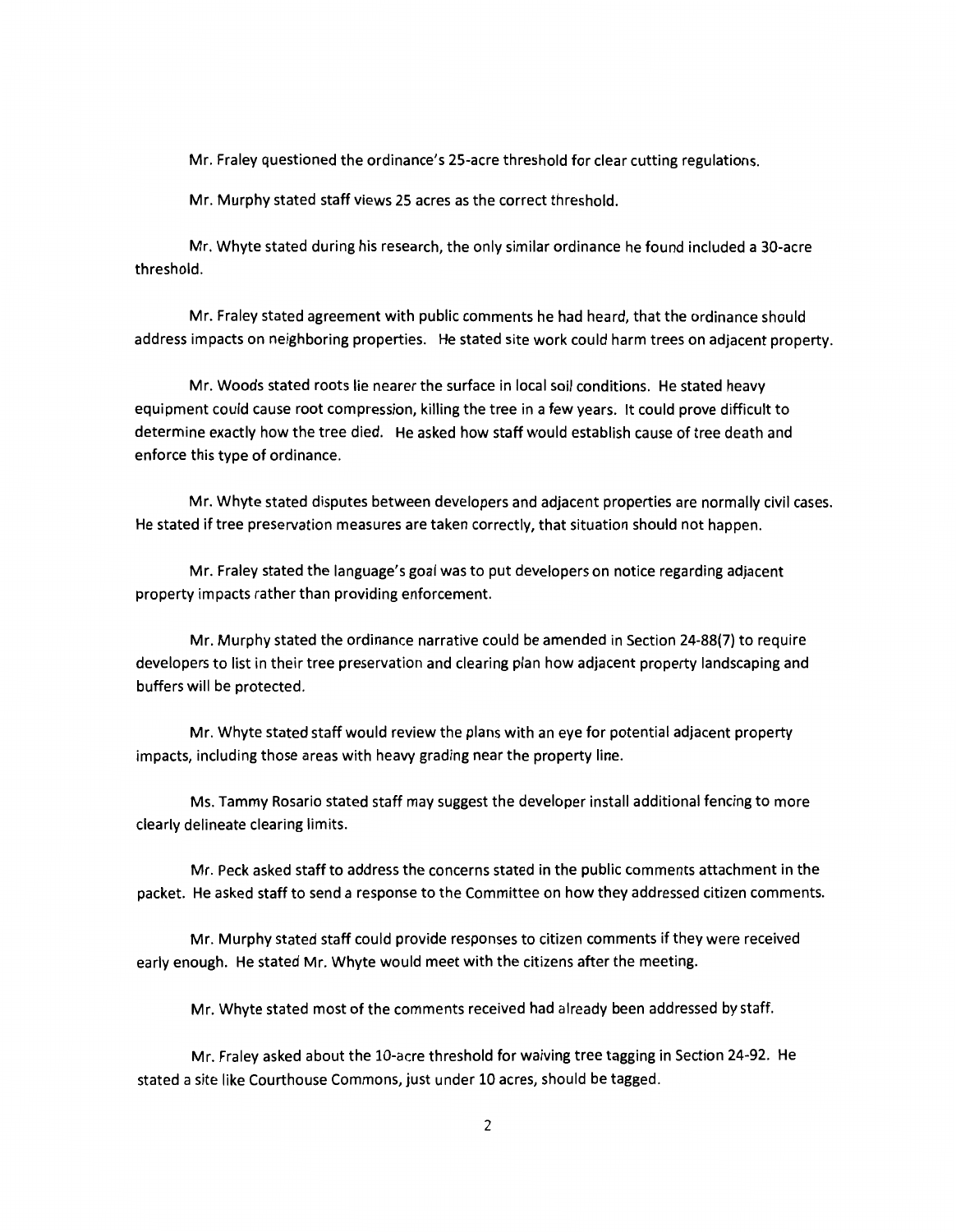Mr. Murphy stated staff was comfortable with the 10-acre waiver threshold. He stated as Planning Director, he can waive the requirement for sites under 10-acres, depending on the circumstances.

Mr. Fraley stated he dislikes ordinances being written with modifications and waivers. He stated the public doesn't like the practice either.

Mr. Murphy stated there are circumstances where a waiver makes sense, including sites with no trees, a development parcel so small the trees must be removed, or an urban corridor parcel where staff wants the building closer to the road. He stated a universal standard is difficult to apply.

Mr. Peck stated when waivers are granted, a letter citing reasons for the waiver should be included.

Mr. Fraley stated he would be comfortable with the 10-acre threshold if staff included illustrations of waivers in the ordinance. He stated there should be some flexibility in the ordinance.

Mr. Fraley asked about specimen trees being visible from "publically accessible locations".

Mr. Whyte stated if the county was giving tree credit for saved specimen trees, it would preferable for them to be seen. He stated if not, the environmental benefits would still exist.

Mr. Fraley stated saving specimen trees was more about environmental and stormwater benefits than aesthetics.

Mr. Whyte stated the phrase on public locations could be removed.

Mr. Murphy stated the preserved specimen tree could be viewed and appreciated. He stated environmental benefits would occur regardless of the age of trees onsite. Developers should be credited for their efforts and expenses to preserve specimen trees.

Ms. Sarah Kadec, representing the J4C, stated she preferred Landscaping and Tree Preservation as separate ordinances, due to trees' differences and additional benefits. She stated the J4C did not like the waiver system, as it gives developers bonuses to continue. Developers can cause tree damage and loss to adjacent property owners, and construction can block public views of preserved trees. The J4C would also like language included in the tree preservation ordinance describing the value of trees.

Mr. Peck stated he was fine with that statement in the beginning of the ordinance. He asked staff to draft a response to submitted J4C comments.

# **B) Community Character Buffers**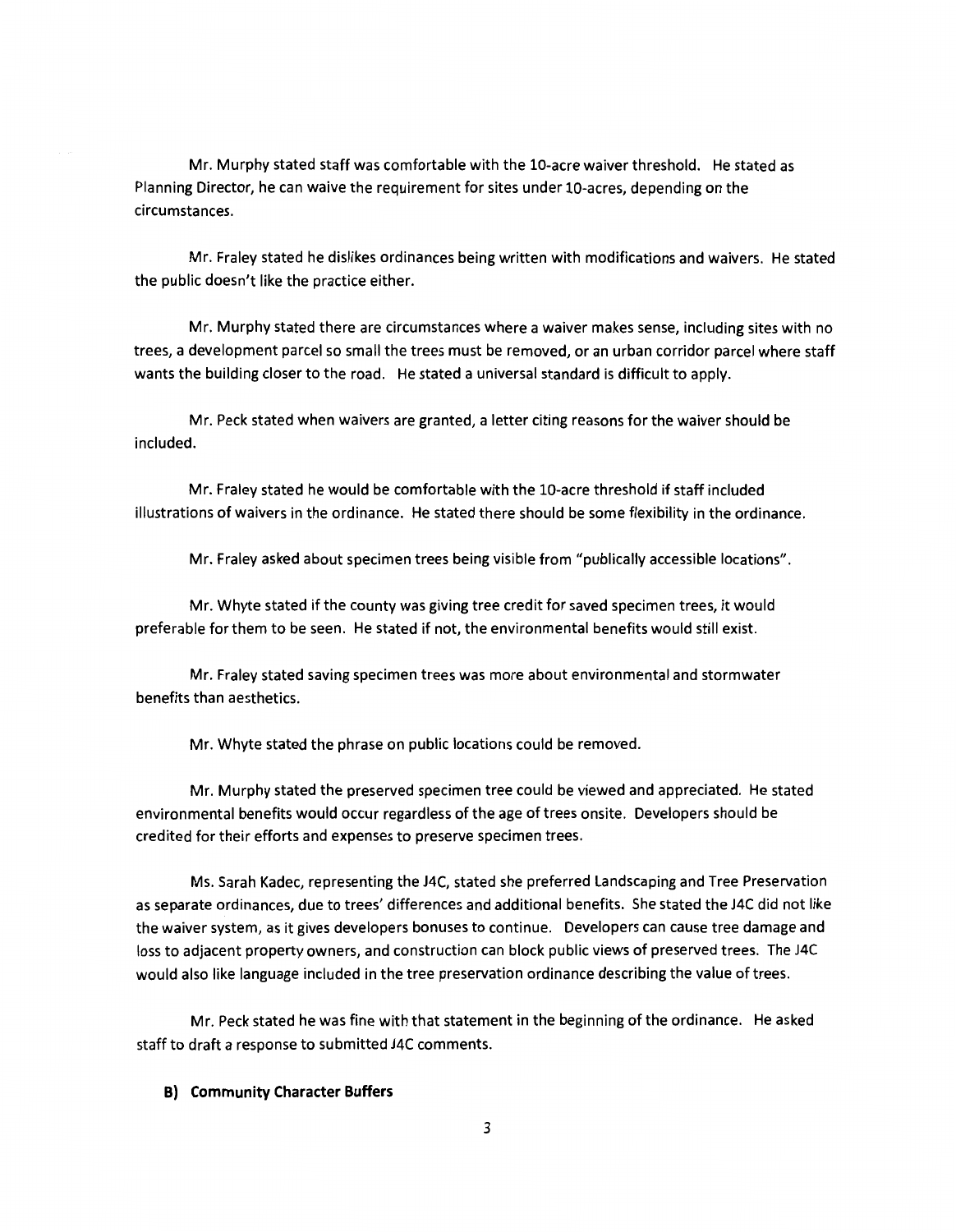Mr. Fraley stated he was pleased with staff's progress on the Urban/Suburban, Wooded, and Open/ Agricultural Community Character Corridor buffers work.

Mr. Whyte stated Chris Basic with Greensprings Landscape Architecture had recently drawn illustrations pro bono for the County, which will be included in future versions.

Mr. Peck asked if the buffer guidelines would be classified as ordinances, guidelines, or policies.

Mr. Murphy stated they will have the status of an endorsed policy cross-referenced in the ordinance.

Mr. Fraley stated the Planning Commission will consider at its July meeting four options for timbering in areas with open/agricultural corridor buffering: no buffers, buffers with forms submitted, forms and buffers, and Mr. Peck's suggestion of buffering everywhere.

Mr. Whyte stated the open/agricultural corridors designation would only apply to existing agricultural areas.

Mr. O'Connor stated he wanted to ensure consistency and avoid conflict within the ordinance.

#### **C) Private Streets**

Mr. Luke Vinciguerra stated although there have been no problems with the private street ordinance, it lacks clarity regarding when private streets are permitted and the related approval process. The new ordinance section shows when and where they are permitted and their approval process.

Mr. Peck asked staff to number handout items and assemble Committee materials to always include the topic memo first.

Mr. Vinciguerra stated the ordinance language has not been changed, but clarified. He stated a chart has been added for additional clarity. A standardized waiver provision based on the waiver language in the R-4 and Mixed Use districts has been added. The new language also clarifies that the County will enforce VDOT's geometric standards for private street construction.

Mr. Rich Costello stated even if private streets are constructed to VDOT standards initially, they become more unacceptable as potential public roads over time, due to VDOT constantly evolving standards.

Mr. Fraley stated he was pleased with staff work on the topic.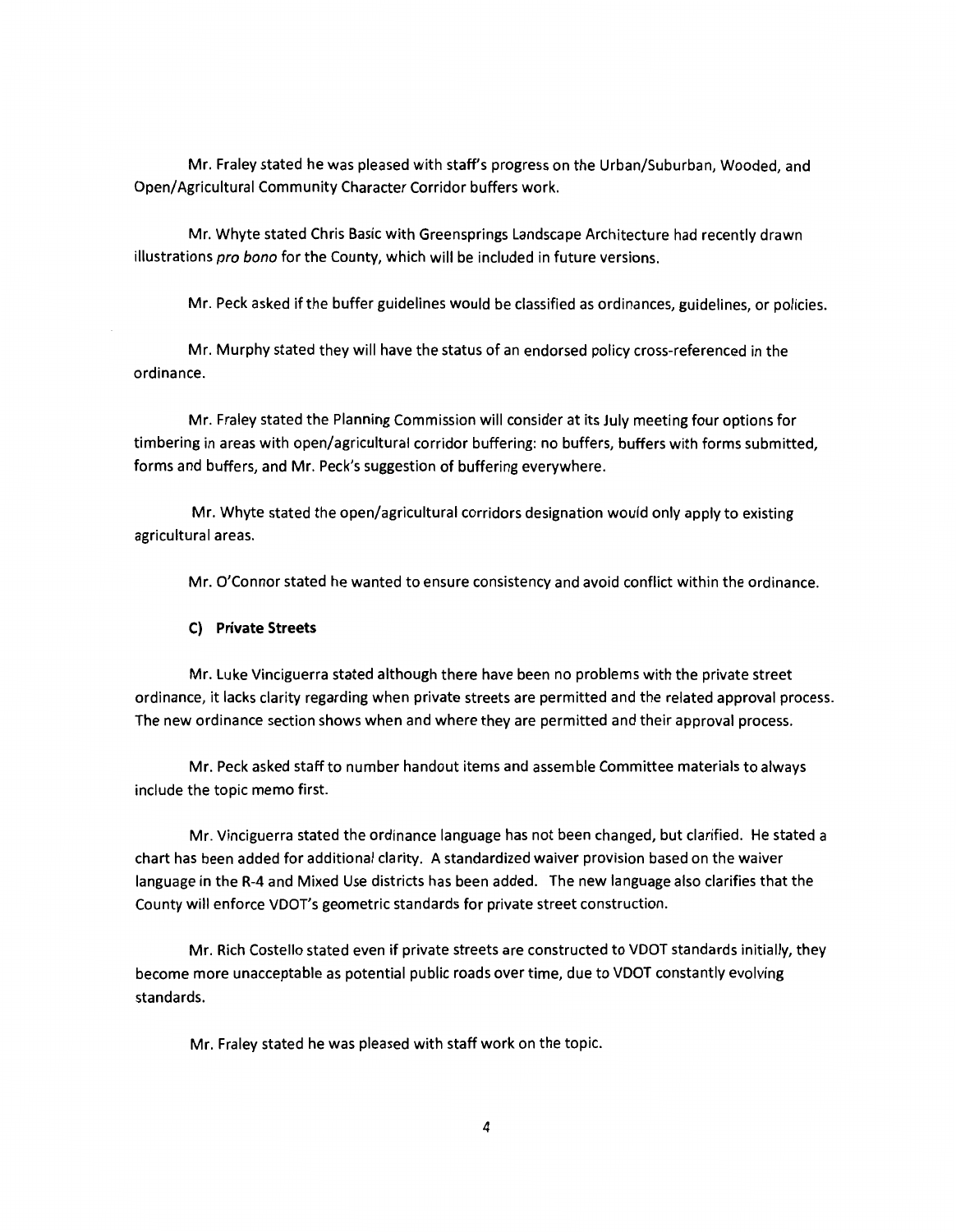### **D) Highways, Streets, Parking, and Loading**

Mr. Vinciguerra stated the updated language gives the Planning Director discretion to allow a minimum parking standards waiver if the applicant demonstrates the minimum standards are too high. He stated a parking cap of 120% of the minimum requirement has been drafted, with waiver requests going to the Planning Director and appeals going to the Development Review Committee (DRC). Certain uses currently rated as high-demand parking have been redesignated as moderate-demand parking. The draft ordinance incentivizes side and rear parking for Urban/Suburban Community Character Corridors.

Mr. Fraley asked why there were different parking standards for outlet malls versus other shopping centers. He asked why the Pottery was not classified as an outlet mall.

Mr. Woods stated the data supports different requirements since traffic counts at outlet malls are greater than regular shopping centers.

Mr. Costello stated the Pottery is not defined as an outlet mall because it doesn't sell the goods of a single manufacturer, overstock, discontinued, or similar goods.

Mr. Murphy stated it was difficult to apply a universal standard to parking requirements. Generally, there has been too much parking in general shopping centers, which has led to staff designing the parking cap. The parking standard is acceptable for most outlet malls, with the exception being Premium Outlets.

Mr. Fraley asked staff about any major uses being reclassified from high-demand to mediumdemand parking.

Ms. Rosario stated retail parking was the biggest change.

Mr. Woods asked if side and rear parking incentives had been successful in communities where they were tested.

Ms. Rosario stated the concept was new to the County and specially crafted for our circumstances. She stated the county was experimenting with using incentives instead of requirements for this matter.

Mr. Woods asked if the Community Character Corridors were mostly developed.

Ms. Rosario stated Community Character Areas such as Norge and Toano could be redeveloped and put this provision to use.